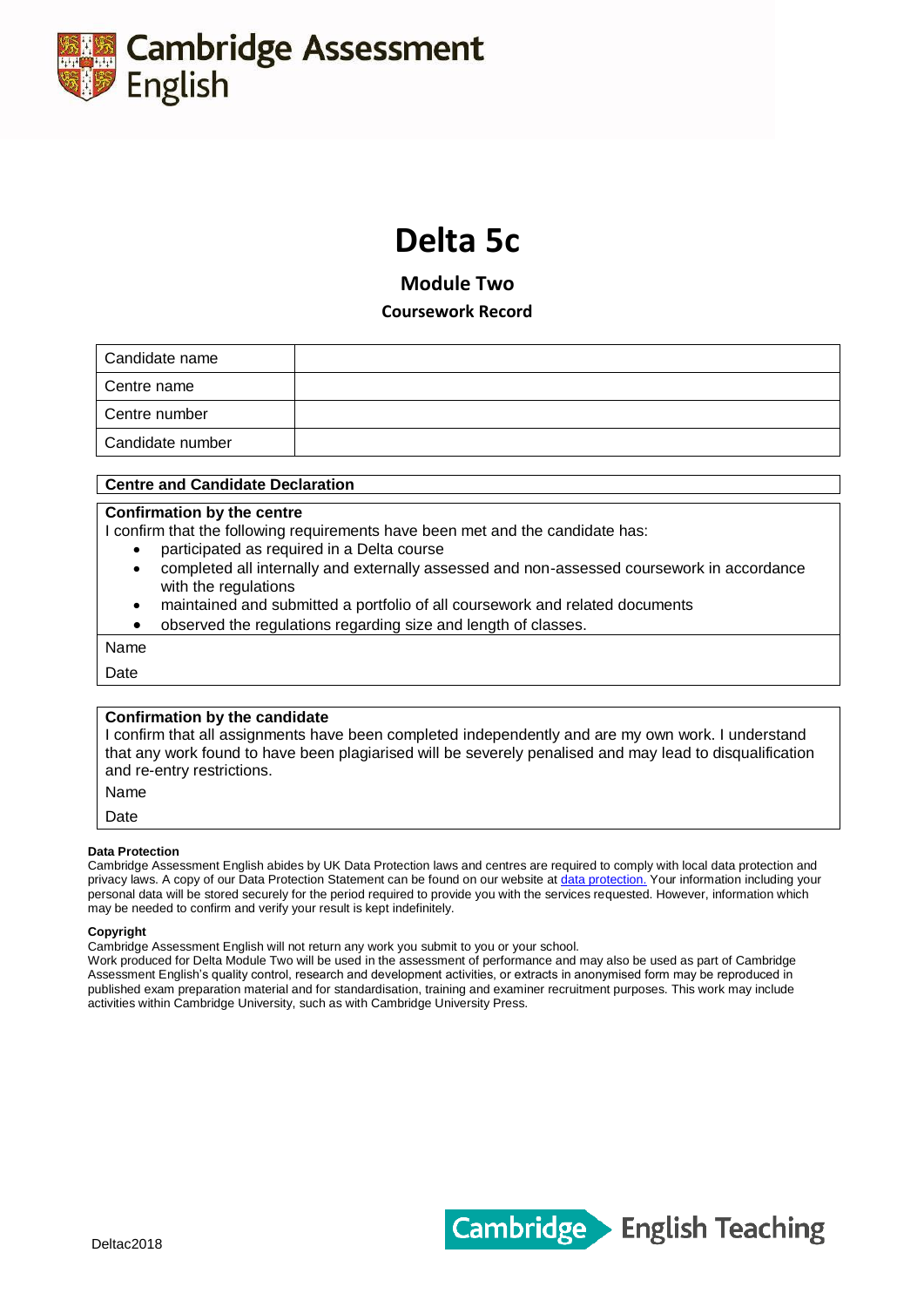# **Assignment record**

**Please note that one of assignments 1 – 3 must be submitted in full; this should include the background essay and lesson plan annotated with tutor comments and the completed Delta 5a.**

| <b>Assignment 1</b>                                        |               |       |               |  |  |
|------------------------------------------------------------|---------------|-------|---------------|--|--|
| Assignment focus                                           | Please select |       |               |  |  |
| Assignment area                                            | Please select |       |               |  |  |
| Assignment title                                           |               |       |               |  |  |
| Date of assessment                                         |               |       |               |  |  |
| Level of class                                             |               |       |               |  |  |
| Number in class                                            |               |       |               |  |  |
| Length of lesson                                           | minutes       |       |               |  |  |
| <b>Grades</b>                                              |               |       |               |  |  |
| Background essay                                           | Please select |       |               |  |  |
| Planning, Teaching & Post-lesson reflection and evaluation |               |       | Please select |  |  |
| Tutor's name                                               |               | Date: |               |  |  |
| Submitted to Cambridge?<br>No <sub>1</sub><br>Yes          |               |       |               |  |  |

| <b>Assignment 2</b>                                        |               |       |                 |  |  |
|------------------------------------------------------------|---------------|-------|-----------------|--|--|
| Assignment focus                                           | Please select |       |                 |  |  |
| Assignment area                                            | Please select |       |                 |  |  |
| Assignment title                                           |               |       |                 |  |  |
| Date of assessment                                         |               |       |                 |  |  |
| Level of class                                             |               |       |                 |  |  |
| Number in class                                            |               |       |                 |  |  |
| Length of lesson                                           | minutes       |       |                 |  |  |
| <b>Grades</b>                                              |               |       |                 |  |  |
| Background essay                                           |               |       | Please select   |  |  |
| Planning, Teaching & Post-lesson reflection and evaluation | Please select |       |                 |  |  |
| Tutor's name                                               |               | Date: |                 |  |  |
| Submitted to Cambridge?                                    |               | Yes   | No <sub>1</sub> |  |  |

| <b>Assignment 3</b>                                        |               |       |  |  |
|------------------------------------------------------------|---------------|-------|--|--|
| Assignment focus                                           | Please select |       |  |  |
| Assignment area                                            | Please select |       |  |  |
| Assignment title                                           |               |       |  |  |
| Date of assessment                                         |               |       |  |  |
| Level of class                                             |               |       |  |  |
| Number in class                                            |               |       |  |  |
| Length of lesson                                           | minutes       |       |  |  |
| <b>Grades</b>                                              |               |       |  |  |
| Background essay<br>Please select                          |               |       |  |  |
| Planning, Teaching & Post-lesson reflection and evaluation | Please select |       |  |  |
| Tutor's name                                               |               | Date: |  |  |
| Submitted to Cambridge?<br>No <sub>1</sub><br>Yes          |               |       |  |  |